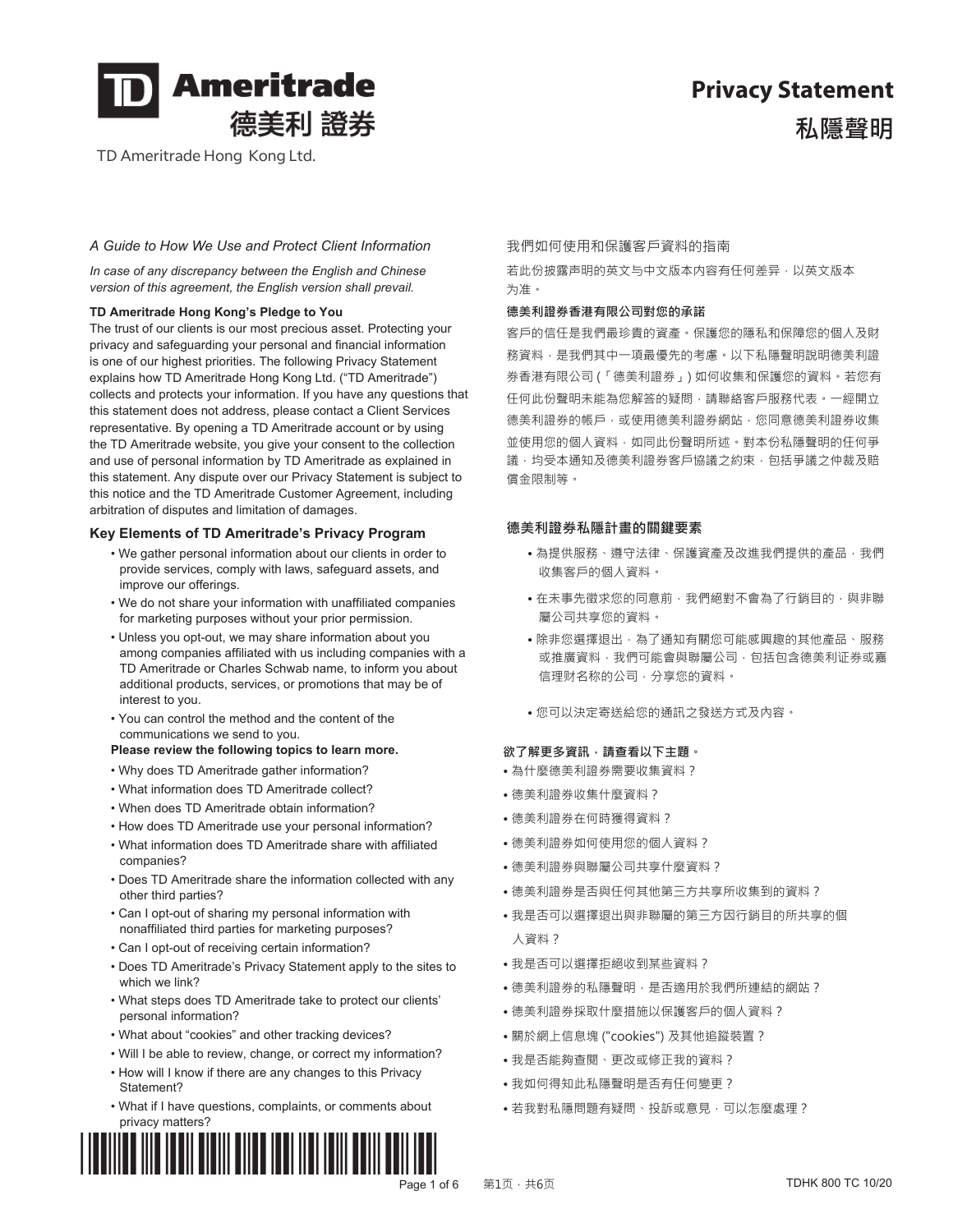#### **Why does TD Ameritrade gather information?**

There are several very important purposes. When you open an account, we gather information necessary to communicate with you about your account, to process transactions for you, and to comply with federal and state laws, including tax laws and anti-money laundering laws. We also collect information to help us safeguard your assets. We continually strive to improve our services and provide you opportunities to use additional products and services you may find of interest. To do this, we gather information to help us assess your needs and preferences. This includes conducting surveys that ask you to provide demographic information and other means to aid us in anticipating your needs and satisfying your requests.

#### **What information does TD Ameritrade collect?**

The information we collect directly from you includes information required to communicate with you, including your name, mailing address, phone number, email address and fax number; and to identify who you are, including taxpayer identification number; and employer name and address.

To assess your experience in margin use and trading, we may also collect your approximate annual income, approximate net worth, and approximate worth, to assess your financial position. We also collect demographic information when you register through

the site or request information on our products, including gender, birth date, education, occupation.

The information we collect indirectly from you includes your Internet Protocol (IP) address, browser type, operating system, Internet Service Provider (ISP), time stamps, transactions placed, products or services used, prior and following website you view, and banner ads you click. We do this through the use of cookies, which are small text files sent from the Web server to your computer. Cookies help us to know you better by providing operational data we can use to aid your interaction with our website and improve its security, navigation, and usability.

#### **When does TD Ameritrade obtain information?**

You directly provide to us the majority of information we collect. You do this by completing the account application and related documentation, placing a trade, sending us an email for questions or comment, or submitting information in response to a promotion or special offer. Other ways we obtain information are (1) by observing your usage of the website, (2) by providing products and services to you, and (3) through other sources such as credit agencies, affiliates, and business partners. This information enables us to offer you products and services that should be of interest to you.

#### **How does TD Ameritrade use your personal information?**

Again, the trust of our clients is our most valued asset. Therefore, we use personal information only as appropriate to provide you quality service and security.

For example, TD Ameritrade may use the information collected from you to verify your identity and contact information. We may also use this information to establish and set up your trading account, issue an account number and a secure password, maintain your portfolio and trading activity, and contact you with account information. The collected information helps us improve our services to you, customise your browsing experience, and inform you about additional products, services, or promotions that may be of interest to you.

TD Ameritrade may also use demographic information on our clients provided by others, so that we can develop products and services for our clients.

Should you close your account with us, TD Ameritrade will retain your information as needed to comply with regulatory requirements.

#### 為什麼德美利證券需要收集資料?

這是為了幾項非常重要的目的。當您開立帳戶時,我們收集必要的資 料,以方便與您聯繫有關您帳戶的問題、處理交易,並遵守聯邦及國家 法律·包括稅法及反洗錢法·我們同時也收集資料·以便保障您的資 產。我們不斷致力改善服務,提供其他您可能會感興趣的產品與服務的 使用機會。為此,我們收集資料,以便評估您的需要和喜好。這包括進 行要求您提供人口統計資料的問卷調杳,以及其他幫助我們預測您的需 求和滿足您的要求的方法。

#### 德美利證券收集什麼資料?

我們直接向您收集的資料,包括與您聯絡的方式,例如:您的姓名、 郵寄地址、電話號碼、電子郵件地址和傳真號碼,以及您的身分識別 資料,包括:納稅人識別號碼;以及僱主姓名和地址。

為評估您在保證金的使用和交易上的經驗,我們可能也會收集您的大 約年收入、大約資產淨值與大約資產價值,以評估您的財務狀況。 當您透過網站註冊或提出產品資訊要求時,我們也會收集人口統計資 料, 句括性別、出生日期、教育程度、職業等。

我們間接向您收集到的資料包括您的網路協定 (IP) 地址、瀏覽器類型、 作業系統、互聯網服務提供商 (ISP)、時戳、已設定交易、已使用產品 或服務、瀏覽網站的歷史,以及您點選的橫幅廣告。我們使用網上信 息塊 (cookies) 來達到此目的。網上信息塊 (cookies) 是從網路伺服器 傳送至您電腦的小型文字檔。透過網上信息塊 (cookies) 所提供的操作 數據,我們得以更加了解您。我們利用狺些操作數據幫助您與我們的 網站互動,並改善網站的安全性、導覽性與可用性。

#### 德美利證券在何時獲得資料?

我們所收集的大部分資料直接來自於您。您直接提供的方式包括,透 過完成帳戶申請及相關文件、設定交易、發送電子郵件提出問題或意 見,或透過回應促銷或特別優惠所提交的資料。我們獲取資料的其他方 式包括(1)觀察您對網站的使用情況, (2)向您提供產品和服務, 以及 (3)透過其他來源, 例如: 信貸評級機構、聯屬公司與商業夥伴。這類 資料協助我們為您提供您可能感興趣的產品及服務。

#### 德美利證券如何使用您的個人資料?

我們再次重申,客戶的信任是我們最珍貴的資產。因此,我們只在為 了提供優質服務和安全保障的情況下,才使用您的個人資料。

例如,德美利證券可能會使用所收集的資料,以驗證您的身分和聯絡 資料。我們可能會使用這類資料建立並設定您的交易帳戶、發出帳號 與安全密碼、維護您的投資組合與交易活動,並透過帳戶資料與您聯 繁。收集到的資料有助於改善為您提供的服務、用戶化您的瀏覽經驗, 並通知您有關其他您可能感興趣的產品、服務或促銷資料。同時,德美 利證券也可能使用由他人提供有關我們客戶的人口統計資料,從而使我 們得以為客戶開發新產品及服務。

若您關閉帳戶, 德美利證券將保留您的資料, 以符合法規要求。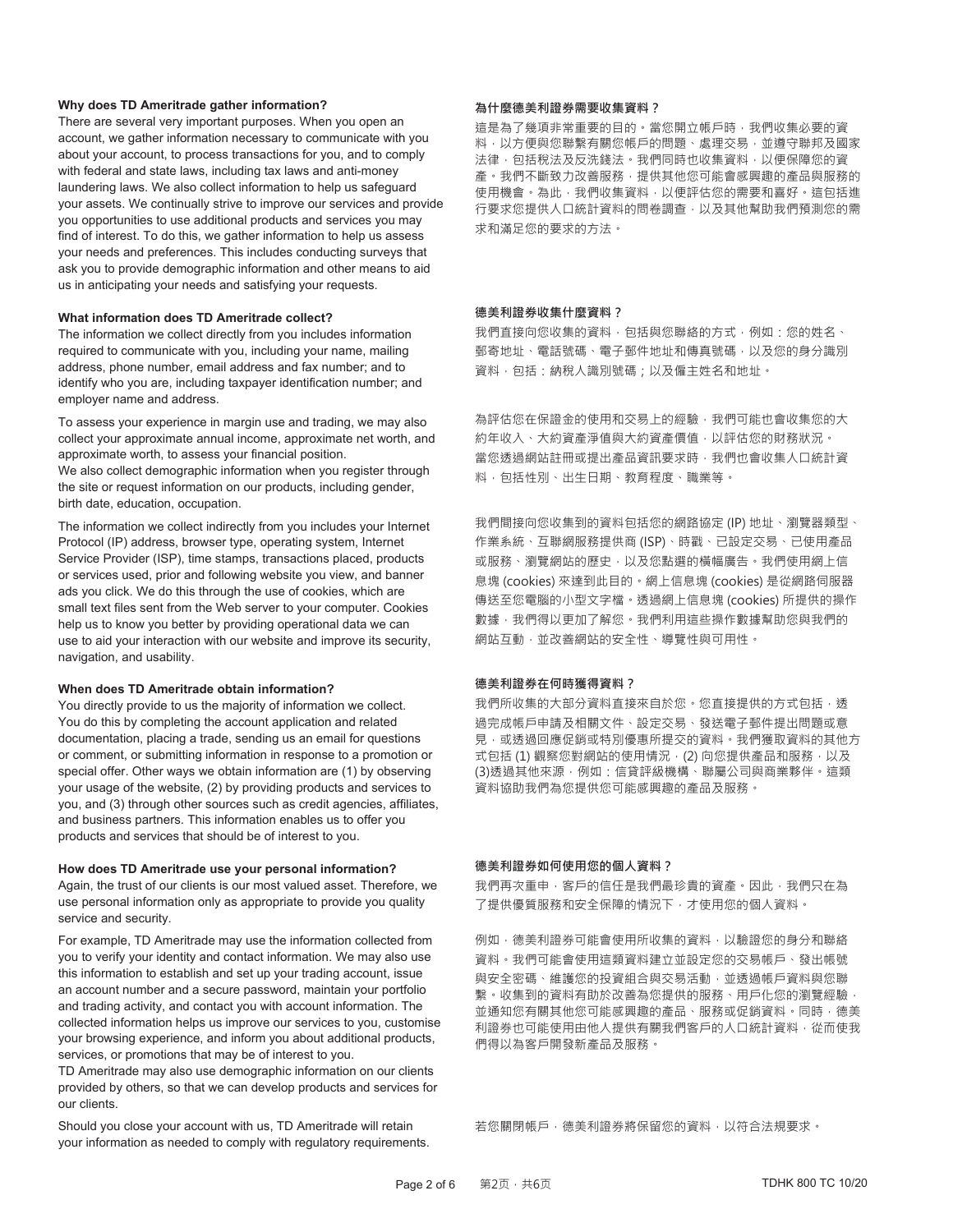#### **What information does TD Ameritrade share with affiliated companies?**

TD Ameritrade will share information with affiliates if the information is required to provide a product or service you have requested. An affiliate is a company that we own or control or with which there is common ownership with us and our parent company. TD Ameritrade is a subsidiary of TD Ameritrade Holding Corporation and so is an affiliate of it and its subsidiaries.TD Ameritrade Holding Corporation is a wholly owned subsidiary of The Charles Schwab Corporation.

You may limit our affiliates in marketing their products or services to you based on personal information that we collect about you and share with them. This information may include your name, email address, mailing address, age, employment status, general account and demographic information, and account history with us. Your choice to limit marketing offers from our affiliates will apply until you tell us to change your choice. You can opt back in at any time. To limit affiliate marketing offers:

- Contact us by phone at +852 2374 7888
- Change your preferences on the Affiliate Marketing Opt-Out page
- Send an email to opt-out@tdameritrade.com.hk with the words "opt-out" in the subject line from the email account associated with your account(s)

An opt-out election made by one account owner of a Joint account is applicable to all account owners of the Joint account. An optout election must be made for each separate account you hold at TD Ameritrade.

#### **Does TD Ameritrade share the information collected with any other third parties?**

The cornerstone of our Privacy Statement is the commitment to keep our clients' personal information confidential. TD Ameritrade does not sell, license, lease, or otherwise disclose your personal information to any third party for purposes of marketing by the third party, or for any reason, except as described below:

- In order to administer or process a transaction, product, or service you have authorised or requested or in connection with settling a transaction. For example, we may be required to deliver personal information about you to third parties for certain investments, and to perform electronic funds transfers and wires.
- We may disclose personal information about you to third parties or to government entities as required by law or regulation or in response to subpoenas, to credit bureaus and collection agencies, or when necessary to protect your rights or property or that of TD Ameritrade.
- To help us improve our services to you, we may engage another business to help us to carry out certain internal functions such as account processing, fulfillment, client service, client satisfaction surveys, or other data collection activities relevant to our business. We may also provide a party with client information from our database to help us to analyze and identify client needs and notify clients of product and service offerings. Use of the information shared is strictly limited to the performance of the task we request and for no other purpose.
- If you decide to participate in certain promotions and special offers, the promotion may require us to gather and share your personal information or may require you to supply personal information to the promotion sponsor, which may be a third party. For example, a referral program may require that we provide your name as a reference to a prospective client. It is always your choice whether or not to participate. If at any time you choose to purchase a product or service offered by another company, any personal information you share with that company will no longer be controlled under our Privacy Statement.

#### 德美利證券與聯屬公司共享什麼資料?

為了提供您所要求的產品或服務,德美利證券將與聯屬公司共享必 要的資料。聯屬公司是指,我們所擁有或控制,或與我們和我們母 公司擁有共同所有權的公司。德美利證券是 TD Ameritrade Holding Corporation 的子公司 · 亦即其及其子公司的聯屬公司 · TD Ameritrade Holding Corporation是Charles Schwab Corporation的全資子公司。

您可以限制我們的聯屬公司,根據我們所收集並且與其分享的個人資 料,向您行銷相關的產品或服務。這類資料可能包含您的姓名、電子 郵件地址、郵寄地址、年齡、就業狀態、一般帳戶及人口統計資料, 以及與我們的帳戶往來歷史。針對聯屬公司行銷宣傳的限制決定將持 續適用,直到您通知我們更改您的決定為止。您可以隨時選擇退出。 欲限制聯屬公司的行銷宣傳:

- •請撥打電話 +852 2374 7888,與我們聯繫。
- •變更您在選擇退出聯屬公司行銷網頁上的偏好設定。
- •請從您的帳戶的相關電子郵件帳戶,寄送電子郵件至optout@tdameritrade.com.hk, 並於標題載明「選擇退出」字詞。

聯名帳戶中,其中一位帳戶持有人所做出的退出選擇,適用於聯名帳 戶中的所有帳戶持有人。您在德美利證券所持有的每個個別帳戶, 必 須分別做出退出選擇。

#### 德美利證券是否與任何其他第三方共享所收集到的資料?

私隱聲明的基礎,是致力維護客戶個人資料的機密性。德美利證券絕 不出售、准許使用、出租,或以其他方式向任何第三方為了其行銷目 的或任何理由, 披露您的個人資料, 除了以下原因;

- •為了管理或處理您已授權或要求的交易指令、產品或服務,或與結算 交易相關。例如,可能為了某些投資,以及為了進行電子資金轉帳 和匯款,而需要向第三方提供您的個人資料。
- •我們可能會根據法律或法規規定,或為了回應傳票、信貸評級當局和 收款機構,或有必要時,為了保障您的權利或財產或德美利證券的 財產,而向第三方或政府實體披露您的個人資料。
- ●為協助改進提供給您的服務,我們可能會採用另一公司,以便進行某 些內部功能,例如:帳戶處理、履行、客戶服務、客戶滿意問卷調 查,或其他與我們業務相關的資料收集活動。為協助分析和識別客 戶需求及通知客戶產品與服務優惠,我們也可能向其他方提供客戶 資料。共享資料的使用僅限於我們所需履行的工作上,而非為了任 **何其他目的。**
- ●若您決定參加某些促銷和特別優惠,該促銷活動可能要求收集並共享 您的個人資料,或可能要求您向可能是第三方的促銷活動贊助商提 供個人資料·例如·某項推薦計畫可能會要求我們提供您的姓名· 作為潛在客戶的參考。您隨時可以自行決定是否參與。當您選擇購 買另一家公司所提供的產品或服務,您與該公司共享的任何個人資 料,將不再受到我們的私隱聲明所約束。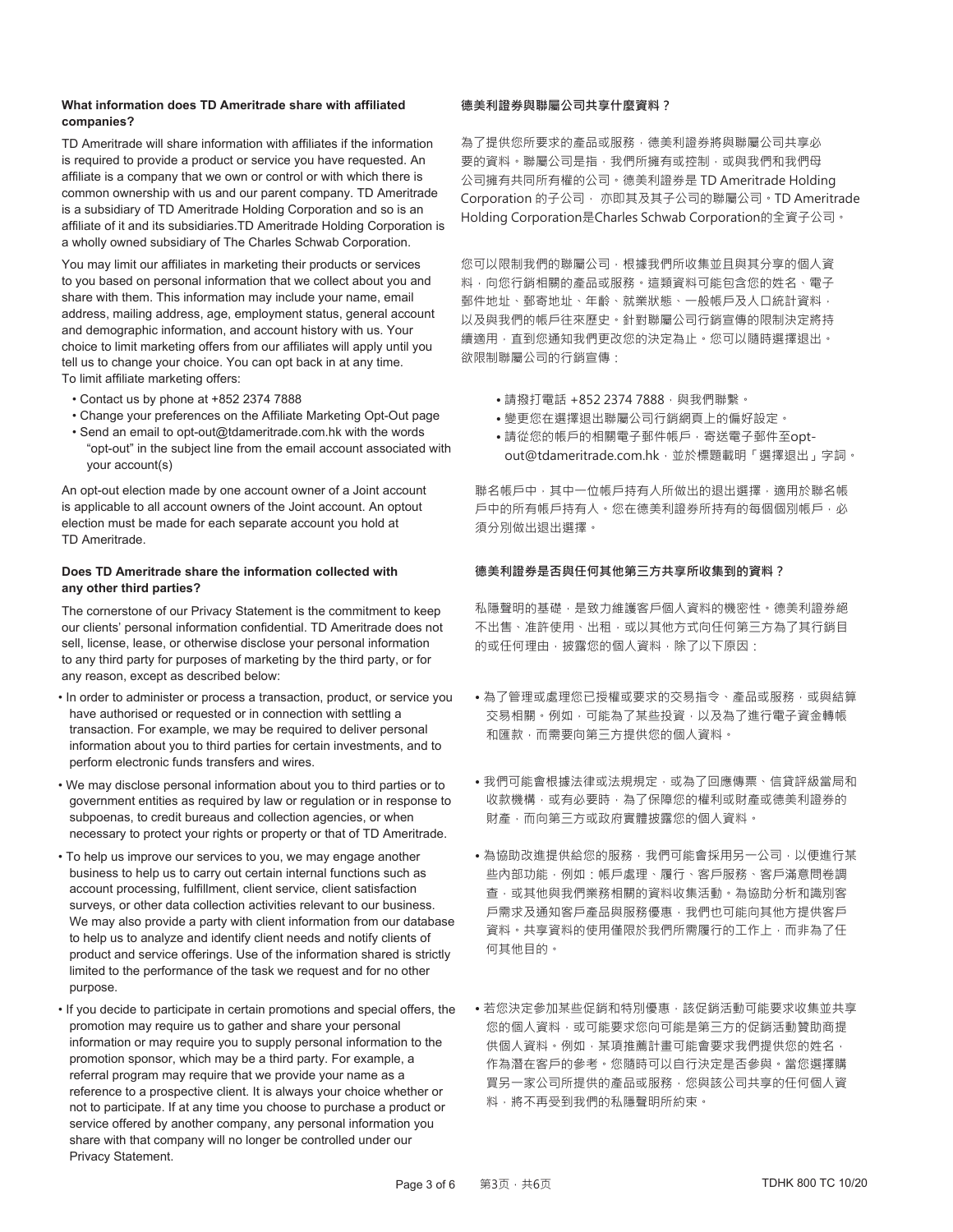All third parties with which we share personal information are required to protect personal information in a manner similar to the way we protect personal information.

If we propose to share information in a manner not covered in this Privacy Statement, we will notify you of this change by posting an addendum on the website, sending you an email notice, and if appropriate, provide you an opportunity to opt-out of such use.

#### **Can I opt-out of sharing my personal information with non-affiliated third parties for marketing purposes?**

Because we do not share information with non-affiliated third parties for marketing purposes without your prior permission, there is no need to opt-out.

#### **Can I opt-out of receiving certain information?**

Yes. You can control your communications preferences on the Communications Preferences Page for your account. If you want to opt-out of receiving all direct marketing communication from TD Ameritrade, you can send an email to opt-out@tdameritrade. com.hk with the word "unsubscribe" in the subject line from the email account associated with your account(s). In doing so, you will be identified as a client who does not care to be contacted by us through direct communication for additional product and service offerings or inquiries. An opt-out election made by one account owner of a Joint account is applicable to all account owners of the Joint account. An opt-out election must be made for each account you hold at TD Ameritrade with a unique email address. This opt-out will not apply to communications required to service your account.

#### **Does TD Ameritrade's Privacy Statement apply to the sites to which we link?**

No. We are not responsible for the privacy policies or the content of sites we link to and have no control of the use or protection of information provided by you or collected by those sites. Whenever you elect to link to a co-branded website or to a linked website, you may be asked to provide registration or other information. Please note that the information you are providing is going to a third party and you should familiarise yourself with the privacy policy provided by that third party.

#### **What steps does TD Ameritrade take to protect our clients' personal information?**

We have made a significant investment in leading-edge security software, systems, and procedures to offer you a safe and secure trading environment and protect your personal, financial, and trading information. While no security system is absolutely impenetrable, we are constantly reviewing, refining, and upgrading our security technology, as new tools become available.

When you open an account with us, you are issued a unique account number and a personal identification number (PIN). Upon log-in, you may also be asked to create a UserID and password to access the website. Remember: you are ultimately responsible for maintaining the secrecy of your account number, PIN, UserID, and password. We strongly recommend that you do not disclose this information.

On our trading website, we use technology to encrypt information transmitted by or to you through our website. We use VeriSign™ certificates to authenticate our website, allowing you to verify that you are connected to our website. In order to activate this technology, you need to utilise a browser like Firefox®, Safari®, or Microsoft® Internet Explorer. We recommend that you choose a browser with strong encryption capabilities.

所有我們與其分享個人資料的第三方,均須以等同於我們保護個人 資料的方式保護個人資料。

若我們提出以此私隱聲明範疇外的方式分享資料,我們將透過網站 上的附件發布、寄發電子郵件通知的方式,向您通知這項變更,並 在適當的情況下,提供您選擇退出這類使用的機會。

### 我是否可以選擇退出與非聯屬的第三方因行銷目的所共享的個人資 **㑗濨**

我們不會在未事先徵求您同意的情況下,因行銷目的而與非聯屬的 第三方共享您的資料。因此,您無須選擇退出。

#### 我是否可以選擇拒絕收到某些資料?

是· 您可以在通訊偏好頁面上 · 為您的帳戶設定偏好的通訊方式 · 若您希望選擇退出收到所有來自德美利證券的直接行銷通信,您可 以利用與您帳戶相關的電子郵件帳戶,發送電子郵件至 optout@tdameritrade.com.hk,並於標題中列明「取消訂閱」一詞。 經由這種做法,您將被我們標註為不希望透過直接通信傳達其他產 品和服務優惠或調杳訊息的客戶。聯名帳戶中其中一位帳戶持有人 所做出的退出選擇,滴用於聯名帳戶中的所有帳戶持有人, 您在德 美利證券所持有的每個個別帳戶,均須以獨有的電子郵件地址作出 退出選擇·此項退出選擇,不滴用於服務您帳戶所需的通訊。

#### 德美利證券的私隱聲明, 是否滴用於我們所連結的網站?

不。我們不負責連結網站的私隱政策或內容,對於您所提供或從這 些網站所收集的資料,亦無任何使用或保護的權力。無論您在何時 選擇連結至聯合品牌網站或連結網站,您皆可能被要求註冊或提供 其他資料。請注意,您所提供的資料將流向第三方。因此,您應該 熟悉該第三方所提供的私隱政策。

### 德美利證券採取什麼措施以保護客戶的個人資料?

為提供一個安全且可靠的交易環境,並保護您的個人、財務和交易 資料,我們已對先進的安全軟件、系統和流程進行重大的投資。縱 使沒有任何一套安全系統是絕對無法破解的,但隨著新工具變得可 用,我們將持續檢閱、改進並升級相關的安全技術。

當您開立一個新帳戶時,我們將發出一組獨特帳號和個人識別碼 (PIN)給您。在您登入時,您還可能被要求建立一組使用者名稱 (UserID) 和密碼以進入網站。請記住:您是維持您的帳號、個人識 別碼、使用者名稱及密碼保密性的最終負責人。我們強烈建議您切 勿披露相關資料。

在交易網站上,我們使用加密技術保護您透過網站所傳送或傳送給 您的資料。我們使用 VeriSign™ 證書為網站認證,以確認您所連結 的網站的為啟動這項技術,您必須使用以下的瀏覽 器,如: Firefox®、Safari®或 Microsoft® Internet Explorer。 我們建議您選擇具有強大加密功能的瀏覽器。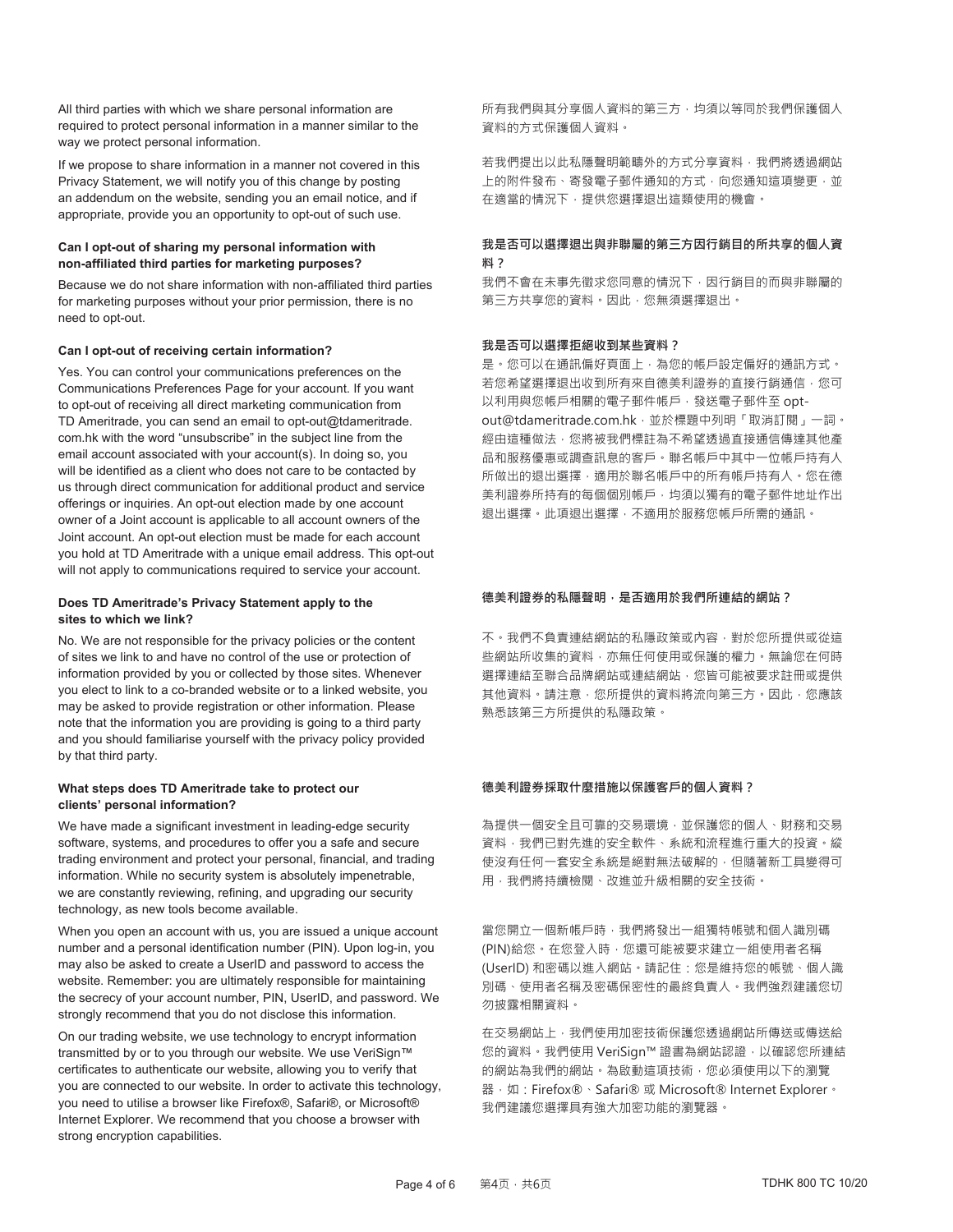#### **What about "cookies" and other tracking devices?**

We use cookies to assist us in securing your trading activities and to enhance the performance of our website. (Cookies are small text files sent from the Web server to your computer.) Cookies used by TD Ameritrade do not contain any personal information nor do they contain account, PIN, or password information.

Cookies also may be placed by third parties when you access their sites through linking from this website. We do not have access to these cookies or any information that these cookies may contain. Please contact the third-party site for more information on these cookies. Although we encourage third parties to adhere to appropriate privacy policies and standards, we are not responsible for the actions or policies of such parties.

TD Ameritrade may share website usage information about visitors to the website with reputable advertising companies for targeting our Internet banner advertisements on this site and other sites. For this purpose pixel tags (also called clear gifs) may be used to note the pages you've visited. The information collected by the advertising company through the use of these pixel tags is not personally identifiable. These advertising companies have their own privacy policies. You can learn more and control how these companies collect information on web pages across the internet at http://www.networkadvertising.org/choices.

To administer and improve the TD Ameritrade website, we may use a third party to track and analyze usage and volume statistical information, including page requests, form requests, and click paths. All data collected for this purpose is owned and used by TD Ameritrade. The third party may use cookies to track behavior and may set cookies on behalf of TD Ameritrade. These cookies do not contain any personally identifiable information.

#### **Will I be able to review, change, or correct my information?**

Yes. Personal identifying information may be reviewed, changed, or corrected at any time. You are responsible for maintaining the accuracy and completeness of your personal and other information. We urge you to review your information regularly to ensure that it is correct and complete. If you would like to review your personal information, believe that any of your information is incorrect, have questions regarding your personal information, or have any other questions or concerns regarding this privacy policy, simply contact a Client Services representative for assistance.

#### **How will I know if there are any changes to this Privacy Statement?**

In the event TD Ameritrade materially changes this Privacy Statement, the revised Privacy Statement will promptly be posted to the website and we will post a notice on the website informing you of such changes. Additionally, this Privacy Statement has an effective date displayed in the lower right corner indicating when it first came into effect. You should review this Privacy Statement periodically to remain informed of any changes. You agree to accept posting of a revised Privacy Statement electronically on the website as actual notice to you.

#### **What if I have questions, complaints, or comments about privacy matters?**

We're strongly committed to our relationship with you and want to be sure you understand the steps we have taken to protect your personal information. If you have any questions, complaints, or comments, please call us at +852 2374 7888 or email privacy@tdameritrade.com.hk.

#### 關於網上信息塊 ("cookies") 及其他追蹤裝置?

我們使用網上信息塊 ("cookies") 協助保障您的交易活動, 並加強我 們的網站表現。(網上信息塊 ("cookies")是從網路伺服器傳送至您 電腦的小型文字檔。) 德美利證券所使用的網上信息塊 ("cookies") 不包含任何個人資料及帳戶、PIN 或密碼資料。

當您透過此網站的連結,進入第三方網站時,第三方也可能在其網站 設置網上信息塊("cookies")。我們無權使用這些網上信息塊 ("cookies")或其包含的任何資料。欲了解更多有關這類網上信息塊 ("cookies") 的資料,請聯絡第三方網站。雖然我們鼓勵第三方遵守 適當的私隱政策和標準,但對於該第三方的行為或政策,我們不負任 何責任。

德美利證券可能會針對本網站和其他網站上的網路橫幅廣告,與信譽 良好的廣告公司分享網站訪客的網站使用資料。為這個目的,像素標 籤(亦稱透明影像圖檔)可能會被用來標示您曾造訪的網頁。廣告公 司經由使用像素標籤所收集到的資料,無法辨識個人身分。相關廣告 公司有其自己的私隱政策。欲了解詳情,並管理相關公司透過網站收 集資料的方式, 請參考網址: http://www.networkadvertising.org/ choices .

為管理並改進德美利證券網站,我們可能會利用第三方追蹤並分析使 用和流量統計資料,包括頁面請求、表格請求與點選路徑。所有為相 關目的所收集的資料,均為德美利證券所擁有及使用。第三方可能會 使用網上信息塊("cookies")追蹤訪客行為,且可能代表德美利證券 建立網上信息塊("cookies")。相關網上信息塊("cookies") 不包含任 何個人身分辨識資料。

#### 我是否能夠查閣、更改或修正我的資料?

是。個人身分辨識資料可以隨時檢閱、變更或修正。您有責任維護個 人與其他資料的準確性和完整性。我們強烈要求您定期檢閱相關資 料,以確保其正確性和完整性。若您希望檢閱您的個人資料、認為您 的資料有任何錯誤、對於您的個人資料有任何疑問,或對本私隱政策 有任何其他問題或疑慮,請聯繫客戶服務代表尋求協助。

#### 我如何得知此私隱聲明是否有任何變更?

當德美利證券對本私隱聲明做出重大變更時,經修訂的私隱聲明將即 時於網站公布,我們亦將在網站上發布通知,提醒您相關的變更。此 外,本私隱聲明的首次生效日期顯示於右下角。您應定期檢閱本私隱 聲明,以隨時了解任何變更。您同意接受以電子型式在網站上發布的 經修訂私隱聲明,作為對您的實際通知。

#### 若我對隱私問題有疑問、投訴或意見, 可以怎麼處理?

我們堅定地致力於維護與您的關係,並希望確保您了解我們為了保護 您的個人資料而採取的步驟。若您有任何疑問、投訴或意見,請致 電: +852 2374 7888;或發送電子郵件至 privacy@tdameritrade.com.hk ·